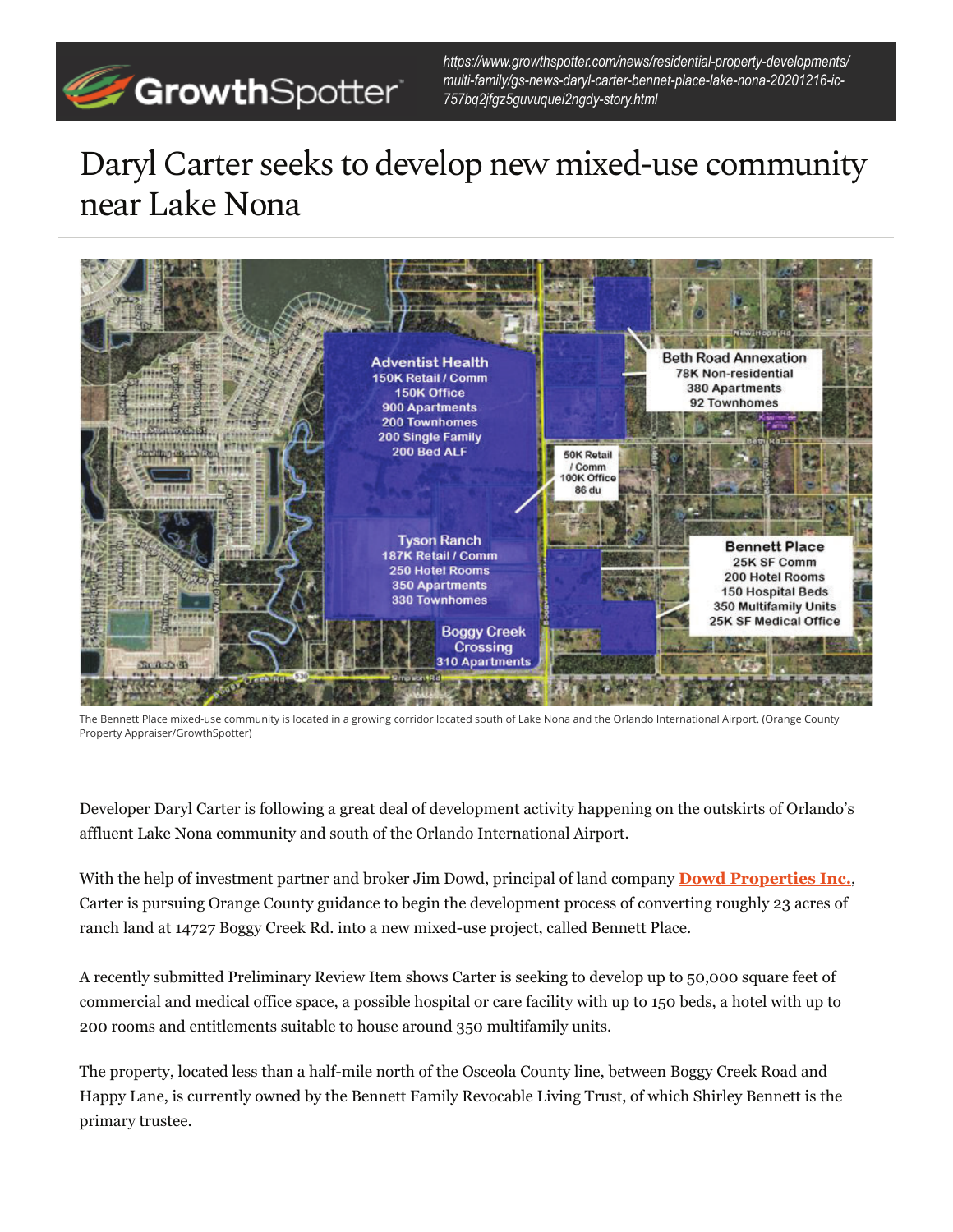

Developer Daryl Carter is seeking to convert roughly 23 acres of ranch land less than a half-mile north of the Osceola County line into a mixed-use community. (Orange County)

Dowd is brokering the deal between the two parties. Matthew Gillespie, with **Kimley-Horn**, is the engineer.

Carter said he's jumping on an opportunity to develop and sell land near large single-site employers, like Medical City and Orlando's growing international airport.

"You have a nucleus there," Carter said. "[The Lake Nona/Airport submarket] is the envy of most other places."

He also points to several infrastructure improvement projects happening that could support more growth in the area, which he calls the Boggy Creek Road corridor.

The expansion of Boggy Creek Road into a four-lane urban roadway is scheduled to be reconstructed next year, and the Orlando Utilities Commission (OUC) is extending utilities to the county line.





D.R. Horton signs on to take over 100-plus acre mixed-use project near OIA

"The Narcoossee Road corridor is running out of land," he said. "Boggy Creek Road is the next Narcoossee Road corridor."

In September, GrowthSpotter reported of plans by a group of property owners seeking to annex about 36 acres of land, just north of the Bennett Place, with **plans to develop** 380 apartments, 92 townhomes and 78,000 square feet of commercial space.

Across Boggy Creek Road, **D.R. Horton** is under contract with land owner AdventHealth to purchase and develop roughly 115 acres. Pending permits would allow for 660 multifamily units, 166 townhomes, 160 senior housing units, 150,000 square feet of retail use and 150,000 square feet of office uses.

**SEP 01, 2020 AT 4:57 PM**